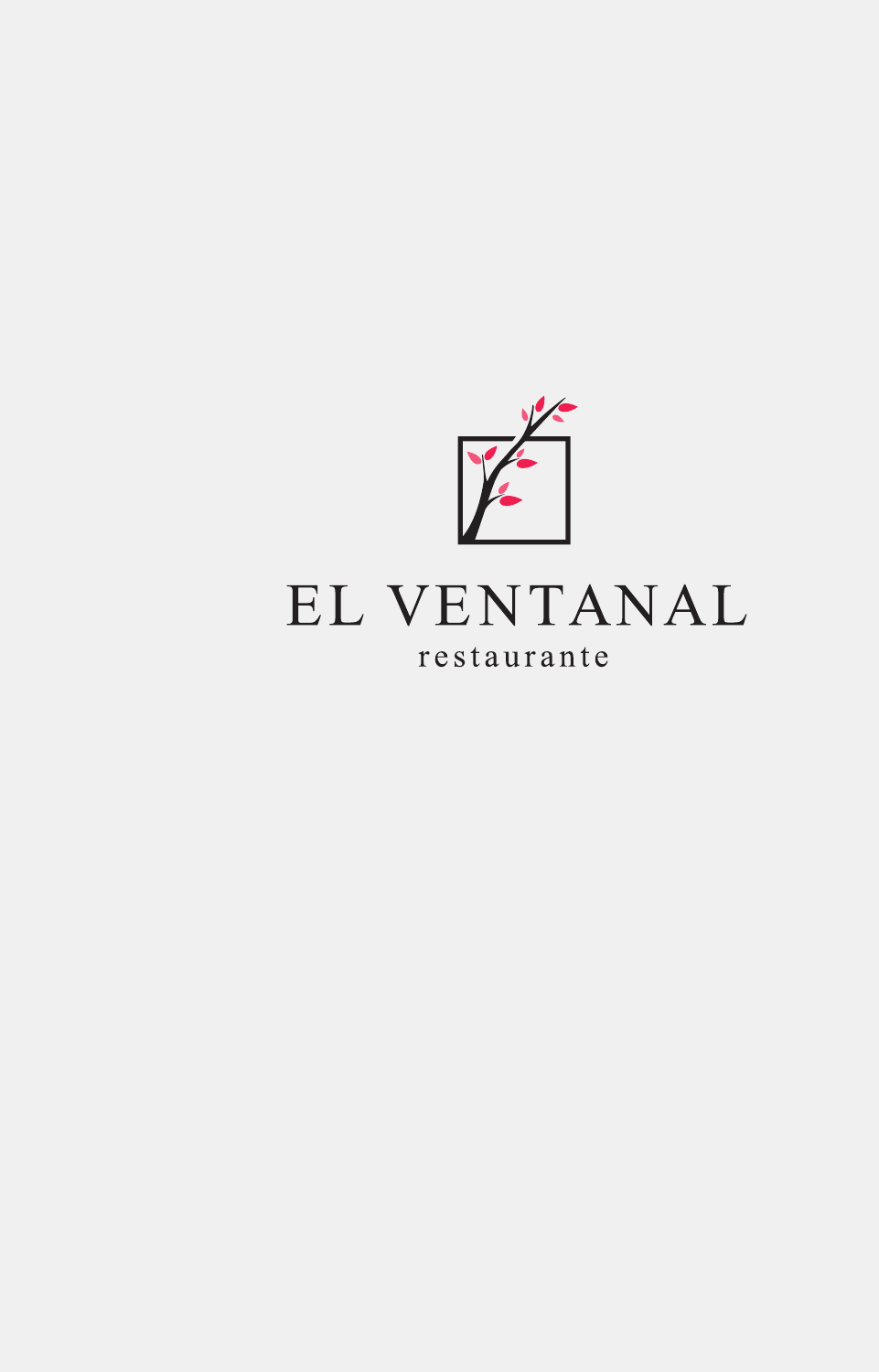## **PARA COMENZAR**

| <b>ENSALADA CON POLLO DE CORRAL</b>                                         | $7,00 \in$ |
|-----------------------------------------------------------------------------|------------|
| Con parmesano y crujiente de bacon estilo César.                            |            |
| <b>CREMA DE CALABAZA ASADA</b><br>Con burratina de búfala y brotes tiernos. | $8.00 \in$ |
| RAGÚ DE PERRETXICO AL OPORTO                                                | $8.20 \in$ |
| Con panceta ahumada y huevo a baja temperatura.                             |            |

### **MADRID CASTIZO**

| <b>NUESTRAS BABY BRAVAS</b><br>Con curry rojo y alioli tradicional.              | $6,00 \in$ |  |
|----------------------------------------------------------------------------------|------------|--|
| <b>CROQUETAS CASERAS DE COCIDO</b><br>Con hummus de garbanzo.                    | $8,00 \in$ |  |
| <b>CROQUETAS DE CALAMAR</b><br>Con alioli suave de yuzu.                         | 8,00€      |  |
| <b>TOMATE ROSA DE BARBASTRO</b><br>Con ventresca de atún y piparras.             | $8,00 \in$ |  |
| SOLDADITOS DE PAVÍA<br>En tempura con alioli kimchi.                             | $8,50 \in$ |  |
| ALBÓNDIGAS DE POLLO DE CORRAL<br>Con salsa de boletus y crujiente de tubérculos. | 12,00€     |  |

### **QUESOS Y EMBUTIDO**

| <b>QUESOS DE MADRID</b>                                                              | 15,00€      |
|--------------------------------------------------------------------------------------|-------------|
| <b>TABLA VARIADA</b><br>Chorizo, lomo y jamón con tostas<br>de pan con tomate.       | $16,00 \in$ |
| <b>JAMÓN IBÉRICO DE CEBO</b><br>MÁS DE 30 MESES 50%<br>Con tostas de pan con tomate. | 18,00€      |

## **BRASAS DE MADRID**

| RABO DE TORO<br>Cocinado a baja temperatura en salsa<br>de vino tinto, con patatas baby.                                | $16,00 \in$ |
|-------------------------------------------------------------------------------------------------------------------------|-------------|
| LOMO DE VACA MADURADO 30 DÍAS<br>Con patata panadera y piquillos.                                                       | $20,00 \in$ |
| CORDERO A LA BRASA<br>Paletilla de cordero confitada al romero o chuleta.<br>Con patata panadera, piquillos y ensalada. | $22,00 \in$ |

# **LA LONJA**

| SALMÓN A BAJA TEMPERATURA<br>Sobre crema fina de hongos y brotes de alfalfa.               | $18,00 \in$ |
|--------------------------------------------------------------------------------------------|-------------|
| <b>CALAMAR RAYADO</b><br>Con verdura mediterránea salteada y su tinta.                     | $18,00 \in$ |
| <b>PULPO BRASEADO</b><br>Con Parmentier de pimentón con sofrito<br>de ibérico y sal negra. | $20,00 \in$ |

**POSTRES**

| ARROZ CON LECHE<br>Con espuma de violeta y canela.                                                            | $6,00 \in$ |
|---------------------------------------------------------------------------------------------------------------|------------|
| <b>DUO DE CHOCOLATES</b><br>Con crumble de galleta.                                                           | $6,00 \in$ |
| <b>LECHE CON GALLETAS</b><br>Crema de leche aromatizada con vainilla,<br>espuma de tofe y helado de galletas. | $6,00 \in$ |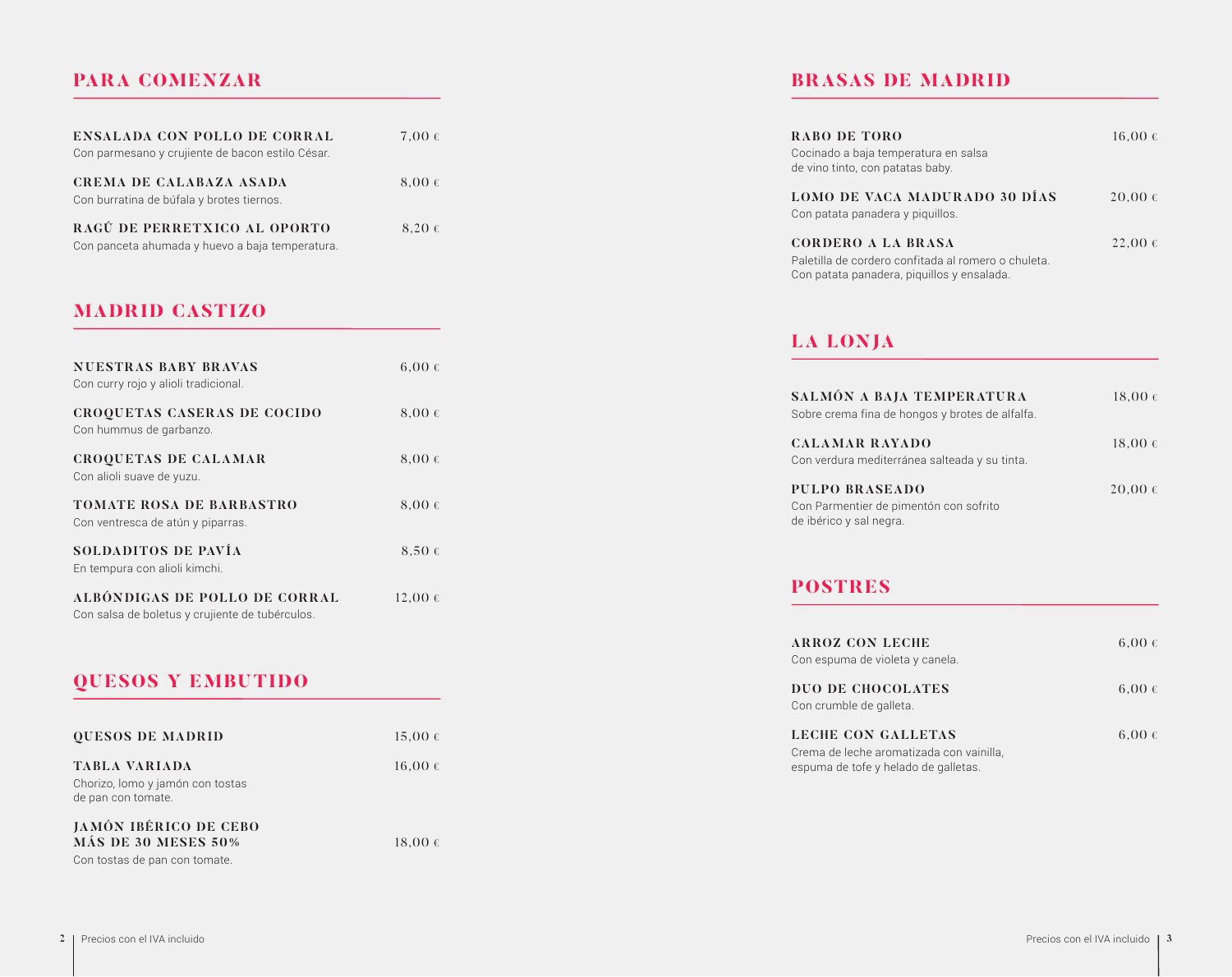### **TO START**

| FREE RANGE CHICKEN SALAD<br>With Parmesan and Caesar style crunchy bacon. | €7.00           | <b>OXTAIL STEW</b><br>Cooked at low temperature in red wine sauce |
|---------------------------------------------------------------------------|-----------------|-------------------------------------------------------------------|
| <b>ROASTED PUMPKIN SOUP</b>                                               | 68.00           | <b>30 DAYS DRY-AGED BEEF LOIN</b>                                 |
| with buffalo burrata and tender shoots.                                   |                 | With sliced potatoes and piquillo peppers.<br>with baby potatoes. |
| ST. GEORGE'S MUSHROOMS RAGOUT                                             |                 |                                                                   |
| WITH PORT WINE SAUCE                                                      | $\epsilon$ 8.20 | <b>GRILLED LAMB</b>                                               |
| With smoked bacon and slow cooked egg.                                    |                 | Lamb shoulder confit with rosemary or lamb                        |

### **TYPICAL DISHES OF MADRID**

| <b>OUR BABY BRAVAS</b><br>With red curry and traditional aioli sauce.      | € 6.00          |
|----------------------------------------------------------------------------|-----------------|
| <b>HOMEMADE STEW CROQUETTES</b><br>With chickpea hummus.                   | $\epsilon$ 8.00 |
| <b>SQUID CROQUETTES</b><br>With soft yuzu aioli sauce.                     | $\epsilon$ 8.00 |
| <b>BARBASTRO PINK TOMATO</b><br>With tuna belly and Ibarra chilli peppers. | $\epsilon$ 8.00 |
| PAVÍA SOLDIERS<br>Battered cod fish with kimchi aioli sauce.               | € 8.50          |
| FREE RANGE CHICKEN MEATBALLS<br>With boletus sauce and crispy tubers.      | € 12.00         |

### **CHEESES & COLD CUTS**

| <b>CHEESES FROM MADRID</b>                                                                             | € 15.00 |
|--------------------------------------------------------------------------------------------------------|---------|
| <b>ASSORTED COLD CUTS BOARD</b><br>Chorizo, cured loin and cured ham with toasts<br>and tomato spread. | € 16.00 |
| <b>CEBO IBERIAN CURED HAM</b><br><b>MORE THAN 30 MONTHS, 50%</b><br>With toasts and tomato spread.     | € 18.00 |

### **GRILL FROM MADRID**

| <b>OXTAIL STEW</b><br>Cooked at low temperature in red wine sauce                                                            | € 16.00 |
|------------------------------------------------------------------------------------------------------------------------------|---------|
| <b>30 DAYS DRY-AGED BEEF LOIN</b><br>With sliced potatoes and piquillo peppers.<br>with baby potatoes.                       | € 20.00 |
| <b>GRILLED LAMB</b><br>Lamb shoulder confit with rosemary or lamb chop.<br>With sliced potatoes, piquillo peppers and salad. | € 22.00 |

### **FROM THE FISH MARKET**

| <b>SLOW COOKED SALMON</b><br>on a fine mushrooms soup and alfalfa sprouts.             | € 18.00 |
|----------------------------------------------------------------------------------------|---------|
| STRIPED PYJAMA SQUID<br>With sautéed Mediterranean vegetables and their ink.           | € 18.00 |
| <b>ROAST OCTOPUS</b><br>With paprika parmentier, fried Iberian pork<br>and kala namak. | € 20.00 |

### **DESSERTS**

| <b>RICE PUDDING</b><br>With violet and cinnamon foam.                              | 6.00 |
|------------------------------------------------------------------------------------|------|
| <b>CHOCOLATE DUO</b><br>With biscuit crumble.                                      | 6.00 |
| MILK WITH BISCUIT<br>Vanilla milk cream with toffee foam<br>and biscuit ice-cream. | 6.00 |